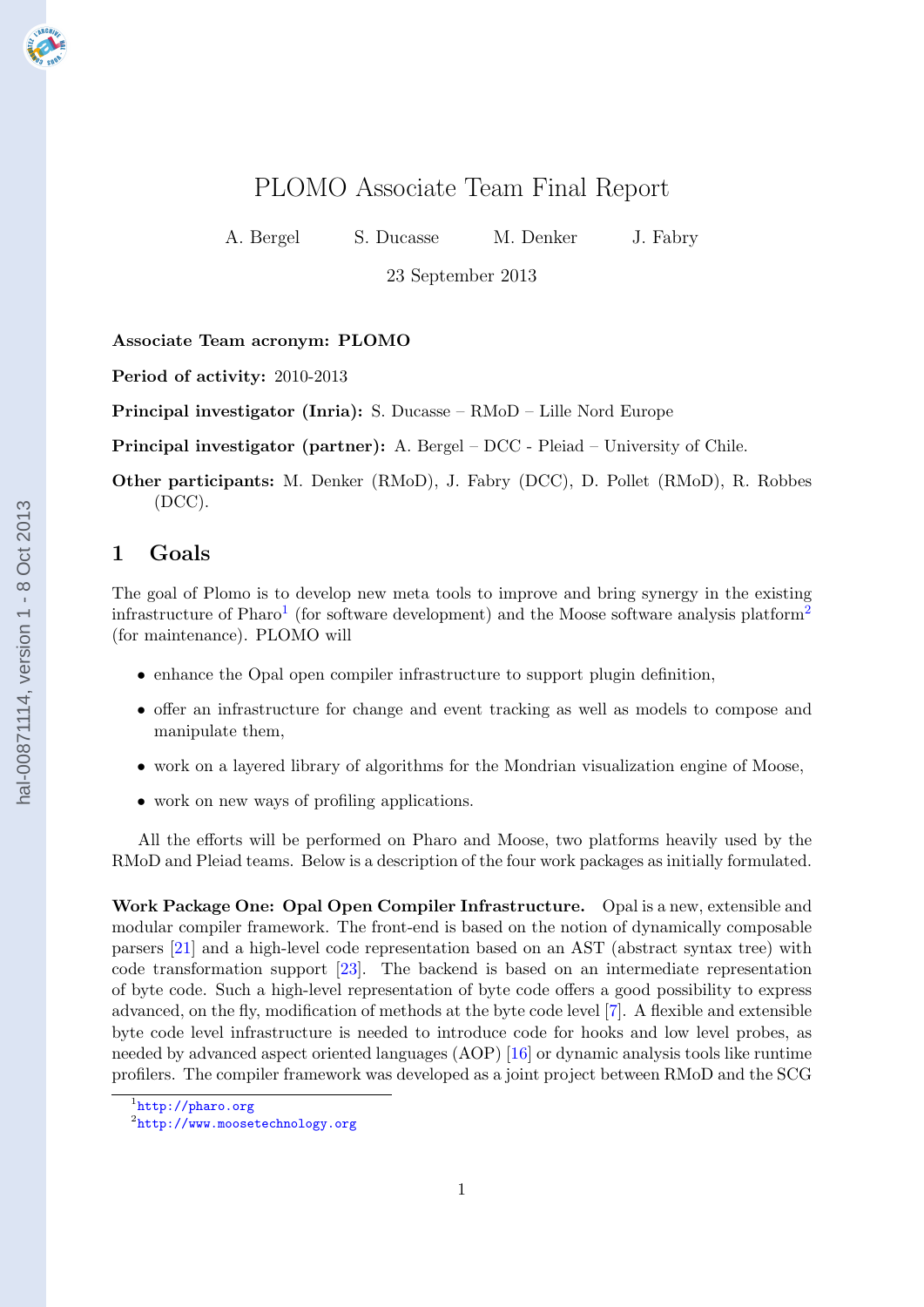at University of Bern/Switzerland. Opal acts as the infrastructure behind several other work packages and needs to be enhanced to enable full support for those.

The goal of this task is to be able to replace the existing compiler infrastructure in place in Pharo by Opal, allowing the other tasks of this proposal to use Opal as a basis. Replacing the old Pharo compiler validates the compiler as practically usable.

Work Package Two: A Domain-Specific Language for Change and Event Tracking. Many development environment tools provide additional support to the fundamental edit-compile-run cycle of development and maintenance. These range from basic, state-of-thepractice tools such syntax highlighting, code autocompletion, or notification of changes, to experimental tools such as task context management [\[14\]](#page-11-0) and code clone detection and clone management. These tools need to be integrated in the IDE in a fluid manner.

These additional tools hook into the core of the IDE, adding their notification system for the actions taking place inside of the IDE. The events that they track can differ, ranging from events produced by the IDE (changes to the code, navigation in the code, tool usage, copy/paste, etc.) to events produced by the program that is being developed at runtime, as generated by debugging or profiling tools. Currently, these additional tools contain an ad-hoc event handler, i.e., each tool implements its own event handlers and event generators. As a result, there is low reuse in that part of the construction of such additional support tools, and furthermore the different event handlers in the system may interfere in each others' operation. The various event generators have heterogeneous interfaces as well, so that a tool needing to handle several kinds of events is exposed to additional complexity.

The goal of this task is to develop a general event notification system for Pharo and building a set of suitable abstractions on top of this system. We plan to extend and refine the current Announcement system, and reify events at the level of abstraction that allows the additional support tools to express sequences of events of interest in a concise way. Conceptually this is a case of event-based Aspect Oriented Programming [\[10\]](#page-10-0). The IDE generates a stream of events which are join points, the abstraction level is obtained by a (higher-level) join point model, and the tools express their interest in a certain kind of stream of events by declaring a pointcut. Developing a Domain-Specific Aspect Language for IDE events will allow tool builders to declare event handlers in a concise and homogeneous way, allowing tools to express interest in different stream of events seamlessly.

Work Package Three: Mondrian 2. Software visualization is an essential component of many reverse engineering and software analysis approaches. The first step for this research axis is to produce the necessary infrastructure for conducting analysis and experiments using software visualization. We envision a framework that is open and malleable for a broad range of visual representations. This work package is built on top of the Mondrian visualization framework. Mondrian has been successfully employed in numerous academic and industrial case studies. It has demonstrated its ability to produce useful and practical high level source code representations, helpful to identify bugs and anomalies in software programs [\[17,](#page-11-0) [2,](#page-10-0) [20\]](#page-11-0). Although expressive, Mondrian suffers from its built-in graph model to represent data. It is often a constraint since its restrict creativity and scalability (especially when low and high level of details are simultaneously displayed). As the result of this first work package,we plan to produce Mondrian2 (working title for the new version of Mondrian), an open-source framework for agile, flexible, scalable and open visualizations of both static as dynamic information. For the latter, Mondrian will be able to take advantage of the new event mechanism implemented in the second workpackage to allow for dynamic visualizations of behavioral/run-time information.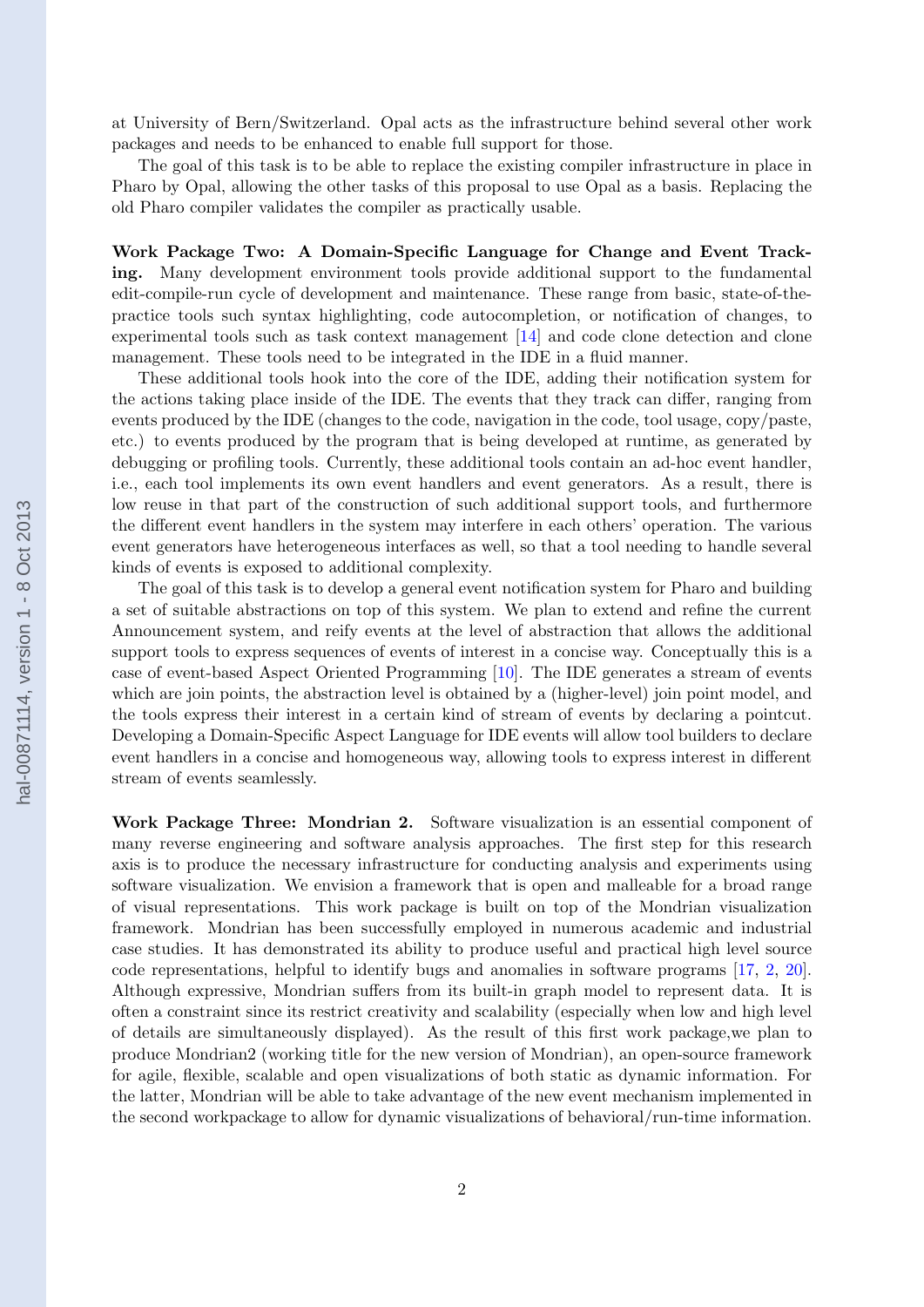Work Package Four: New Profiling Approaches. Application profiling can be realized for a variety of reasons (locating performance bottlenecks, assessing test coverage, to support feature location, etc.). Each use case requires different strategies to gather the necessary information, and has different performance requirements.

In this work package we will focus on providing the necessary infrastructure for profiling applications in such a variety of situations. There are several scientific challenges such as collecting, storing events in memory efficient manner.

Such a framework ought to be flexible and designed for rapid prototyping of profilers. The key asset of this framework is to be open for dynamic extension and refinement: profilers will be adjustable while acting on an executing software program. This ability, which we call agility, is essential to enable an effective profiling in a dynamic programming language and environment such as Pharo, the programming language we have chosen for conducting this work. To effectively exploit produced profilers, the framework has to be fully integrated with the IDE of Pharo. As an outcome, this work package will produce an agile and effective framework for designing and realizing program execution profilers.

# 2 Overview of the activities

The activities of the PLOMO members were mainly oriented towards: (1) scientific publications, (2) software development and (3) book writing.

### 2.1 Organization

- Workshops at ESUG in 2012 and 2013.
- Coding sprints in 2013

#### 2.2 PhD Students

- Juraj Kubelka, PhD student Universidad de Chile.
- Juan Pablo Sandoval, PhD student Universidad de Chile.
- Martin Dias, PhD student, RMoD, Inria.

RMoD payed M Dehouck as intern to help optimizing Roassal. He was co-supervised by U. Bhatti (RMOD-Synectique) and A. Bergel. M . Dehouck continued his work in the context of the Google Summer of Code and published an article in an international workshop.

### 2.3 Research Visits

PLOMO enables the participants RMoD (INRIA Lille Nord Europe) and Pleiad (DCC University of Chile) to collaborate by funding their trips.

#### 2011

From RMoD to PLEIAD

- Marcus Denker from November 7th until November 28th, 2011
- Marcus Denker from January 18 until February 2nd, 2012 (2011 budget)

From PLEIAD to RMoD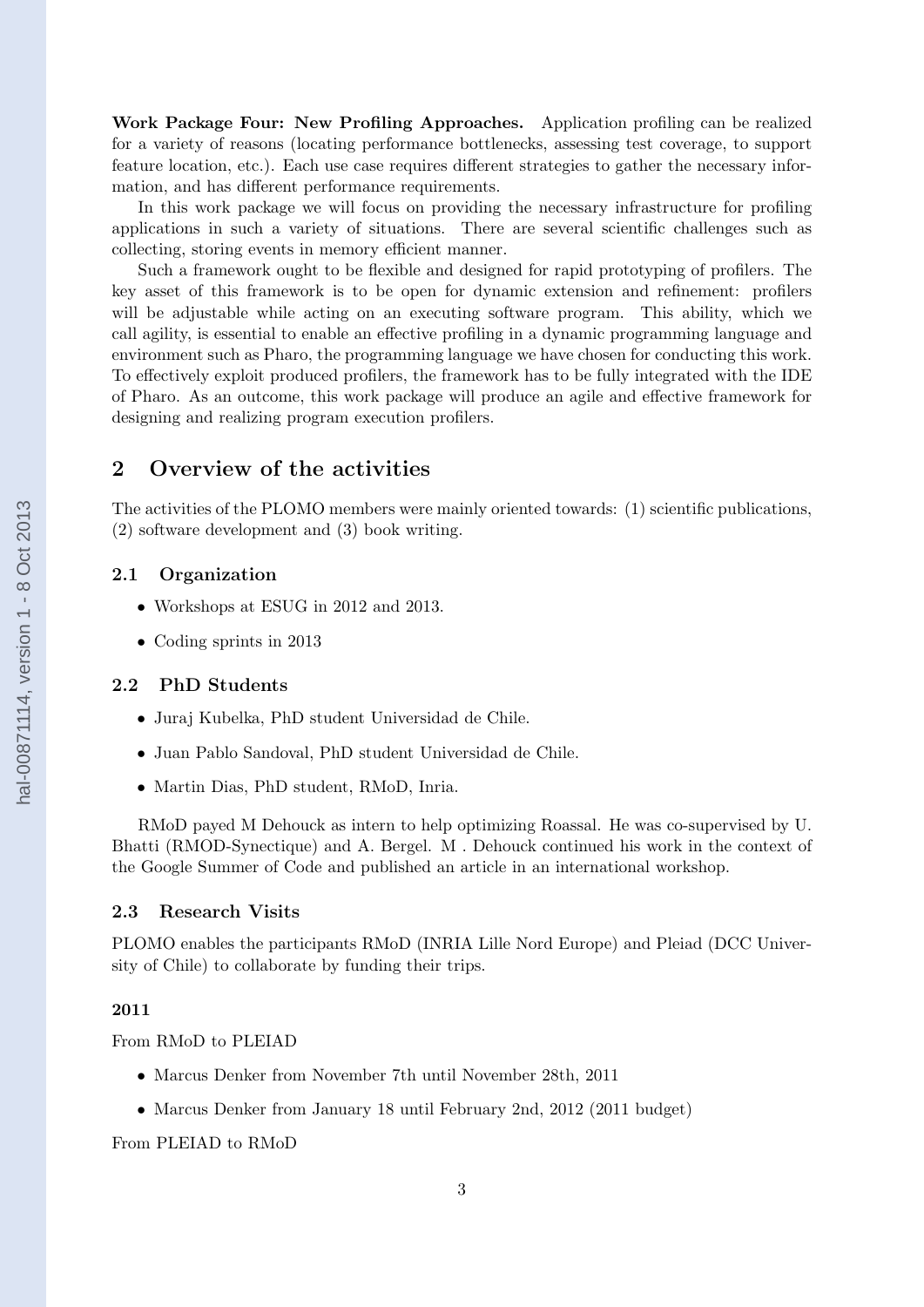- Vanessa Peña and Alexandre Bergel, Aug 15 until Aug 20, 2011. From Aug 20 until Aug 28 they attended ESUG, a conference co-organized by RMoD. The topic of this research visit is test coverage and software visualization. Result of the research activity on software visualization and code profiling have been presented at ESUG.
- Romain Robbes from July 18 until July 24, 2011. Partially funded by Pleiad. Esteban Allende from July 19 until October 2, 2011. Esteban's stay was partially funded by the French Embassy in Chile.

### 2012

### From RMoD to PLEIAD

- Benjamin van Ryseghem from May 29th until June 15th, 2012. Partially funded by Pleiad.
- Damien Pollet from November 1 until November 30, 2012. Partially funded by Pleiad.
- Marcus Denker from November 5 until November 22, 2012

### From PLEIAD to RMoD

- Johan Fabry from March 19th until March 23rd, 2012.
- Johan Fabry from August 17th until Sept 2nd, 2012. Fully funded by Pleiad
- Juan Pablo Sandoval from 9 November until 2 December 2012. The topic of the research visit is monitoring of performance evolution.
- Alexandre Bergel, Vanessa Peña, Juan Pablo Sandoval, Pablo Estefo from August 24 until September 2.

All participated at ESUG, a conference co-organized by RMoD, where in parallel work has been performed together with RMoD on profiling applications. These trips were fully funded by Pleiad.

#### 2013

### From RMoD to PLEIAD

• Stéphane Ducasse from November 4 until November 15, 2013. Partially funded by Pleiad.

### From PLEIAD to RMoD

- Johan Fabry on 15th of July, 18th and 19th of September 2013
- Alexandre Bergel from December 12 until December 29, 2013 (to confirm)
- Alejandro Infante from September 13 until September 21, 2013
- Ronie Salgado in January 2014. (to confirm)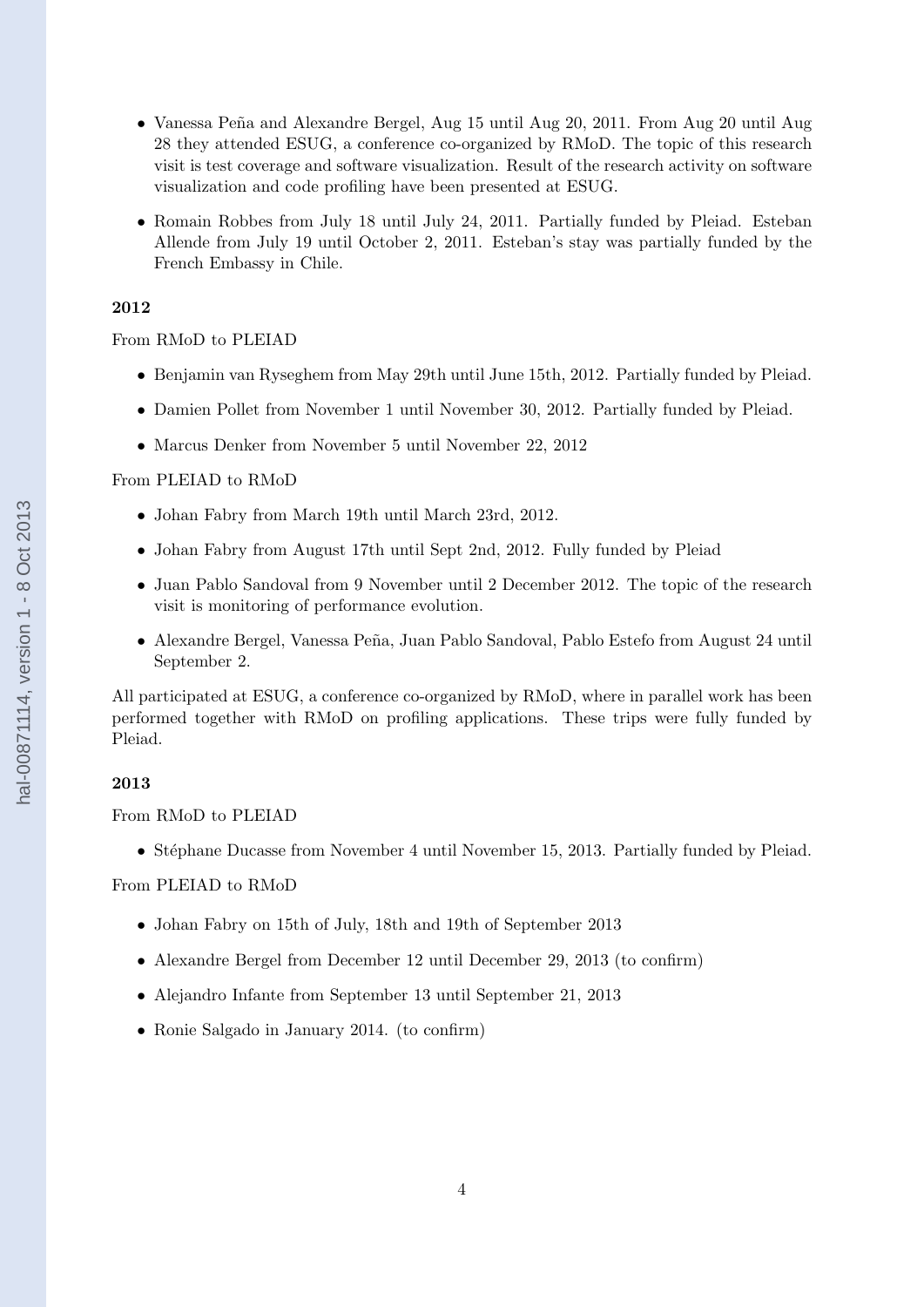# 3 Scientific achievements

### 3.1 Work Package One Achievements: Opal Open Compiler Infrastructure

The compiler framework was used to build a type system for Pharo: Gradualtalk [\[3\]](#page-10-0). A gradually-typed Smalltalk allows one to enable incremental typing of existing programs. The main design goal of the type system is to support the features of the Smalltalk language, like metaclasses and blocks, live programming, and to accommodate the programming idioms used in practice. We studied a number of existing projects to determine the features to include in the type system. As a result, Gradualtalk is a practical approach to gradual types in Smalltalk, with a novel blend of type system features that accommodate most programming idioms.

In the context of the Gradualtalk type system, we have further developed, debugged and released the compiler framework. Opal has been integrated as the new compiler for Pharo[\[5\]](#page-10-0). It is stable, robust and is the new default compiler for day to day development in Pharo30. Opal provides the basis for many new features in Pharo30 and provides a new foundation for building new layers such as an advanced reflective model.

Opal solves three main problems of the old compiler infrastructure:

- the architecture is not reusable
- the compiler can not be parametrized
- the mapping between source code and bytecode is overly complex.

In essence the work on the compiler framework does not move forward the state of the art in compiler technology however it has already been proven to be a crucial building block. It provides the fundamentals for many research experiments and new features for Pharo. The work on the type system is one example, others are the many new features of Pharo30 that use parts of the new compiler chain, like AST-based navigation in the editor or breakpoints.

The Opal flexible compiler infrastructure will allow us to build a new generation of reflective systems. Such reflective systems are keys to support tools (profilers) and new language design (AOP, proxies, isolation). We are now in a position to perform a new iteration on the reflective layer and metaobject protocol [\[15\]](#page-11-0) for Pharo. In 2005 we started to develop new reflective foundations and we learned a lot (partial reflection  $[24]$ , metalevel recursion handling  $[8]$ , object-centric on the fly propagation [\[4\]](#page-10-0), proxies  $[18]$ , isolation  $[28]$ ). We are now in a situation to step back and redesign the reflective layer based on all the cases we identified and developed.

# 3.2 Work Package Two Achievements: A Domain-Specific Language for Change and Event Tracking

We developed EPICEA a new model of changes and an implementation representing all the changes made during development [\[9\]](#page-10-0) - By changes we mean: method, class, package definition, modification, removal but also new coding session, refactorings

It is the basis for a large number of analyses (cherry picking, code review support, replay of sequences, code recovering, browsing in the past) and tools that we will build around change management. In particular EPICEA will be extended to support branch merging and propose new analyses to help developer taking merging decisions.

Complimentary to that, we developed DIE, a Domain-Specific Aspect Language that provides a set of domain-specific abstractions for building plug-ins to a development environment. It allows tool builders to declare event handlers in a concise and homogeneous way, allowing IDE extensions and tools to express interest in different streams of events seamlessly, with a consistent syntax regardless of the source of the event.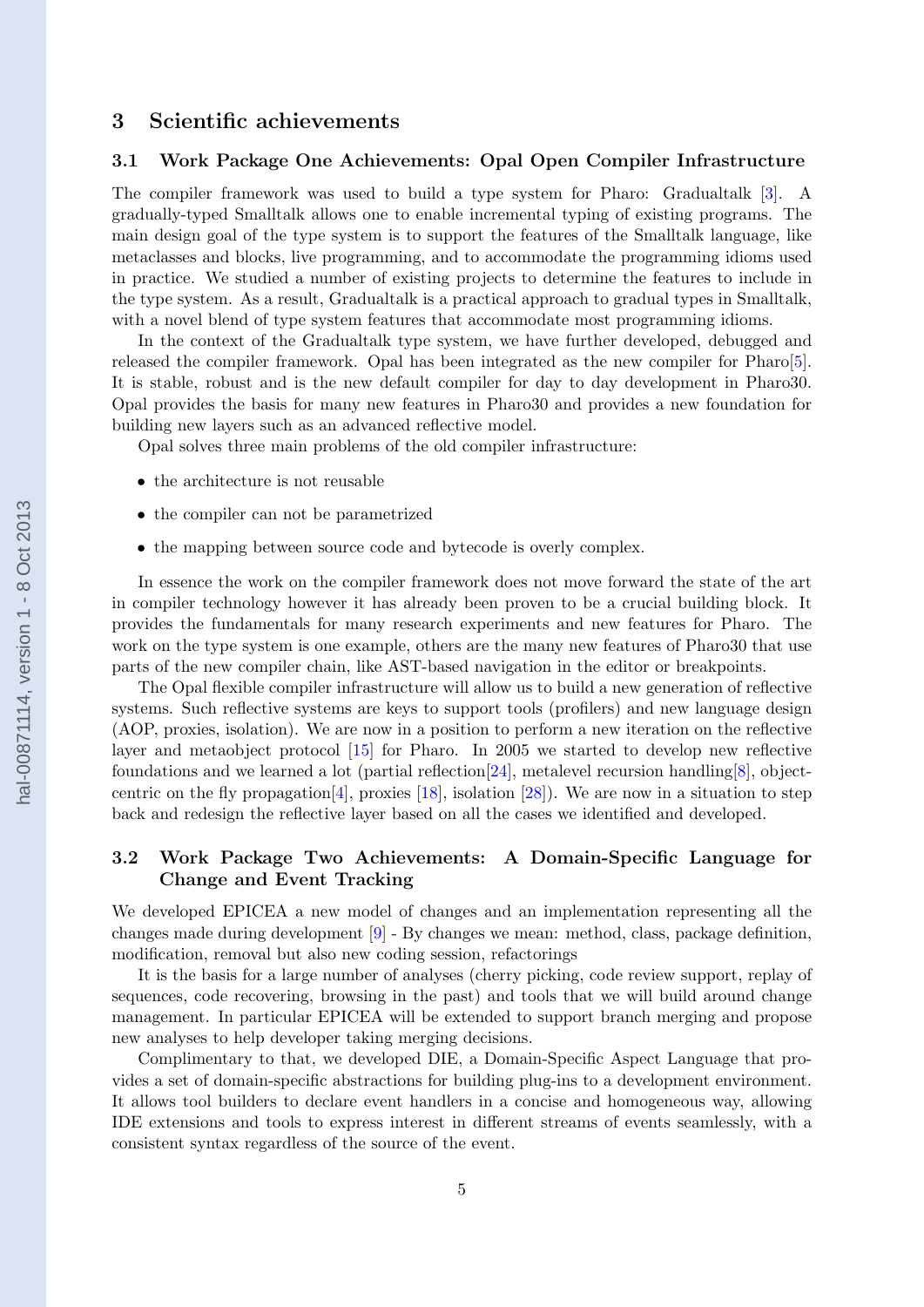### 3.3 Work Package Three Achievements: Mondrian 2

Over the last 3 years we have developed Roassal, an agile visualization engine. We have dropped the name Mondrian 2 in favor of Roassal. Roassal is made to visualize and interact with arbitrary data, defined in terms of objects and their relationships. Roassal is commonly employed to produce interactive visualizations. The range of applications using Roassal is diverse. For example, the Moose community uses Roassal to visualize software.

Roassal is a visualization engine working on 4 different platforms (Pharo, VisualWorks, Amber, VASmalltalk). Roassal has been adopted by several companies (such as LAM Research<sup>3</sup>) located in Europe, Australia and North America. Maintenance of Roassal and porting efforts are supported by Object Profile<sup>4</sup>. Roassal is a key element of the Moose open-source analysis platform developed by RMOD and the company Synectique<sup>5</sup>, a spinoff of RMOD.

Roassal is an engine used by several research group worldwide (including IRC (FR), SCG (CH), Reveal (CH)) and the foundations of several research publications (profiler, memory manager, program visualizations, ...).

The new book Deep Into Pharo [\[6\]](#page-10-0) contains two chapters about Roassal.

### 3.4 Work Package Four Achievements: New Profiling Approaches

Profiling techniques have been co-developed by RMoD and Pleiad. Understanding the root of a performance drop or improvement requires analyzing different program executions at a fine grain level. Such an analysis involves dedicated profiling and representation techniques. JProfiler and YourKit, two recognized code profilers fail, on both providing adequate metrics and visual representations, conveying a false sense of root course for a performance variation.

We propose performance evolution blueprint, a visual support to precisely compare multiple software executions. Our blueprint is offered by Rizel, a code profiler to efficiently explore performance of a set of benchmarks against multiple software revisions.

### 3.5 Other Achievements

We worked on Spec: a UI Builder that proposes a new way to compose applications out of widgets [\[25,](#page-11-0) [26\]](#page-11-0). A missing aspect of existing UI Builders is the ability to reuse and compose widget logic. This leads to a significant amount of duplication in UI code. Instead, Spec focuses on widget reuse with widget properties that are defined declaratively and and attached to specific classes that are built specifically to be reusable.

# 4 Production

### 4.1 Company Relationships

PLOMO startups

• Synectique (<http://www.synectique.eu>) is a company delivering dedicated software analyses. Synectique uses Roassal to visually report customer source code analysis. The founding process started in 2012, and the company was created as a spinoff from Inria in June 2013.

<sup>3</sup> <http://www.lamrc.com>

<sup>4</sup> <http://objectprofile.com>

 $5$ <http://www.synectique.eu>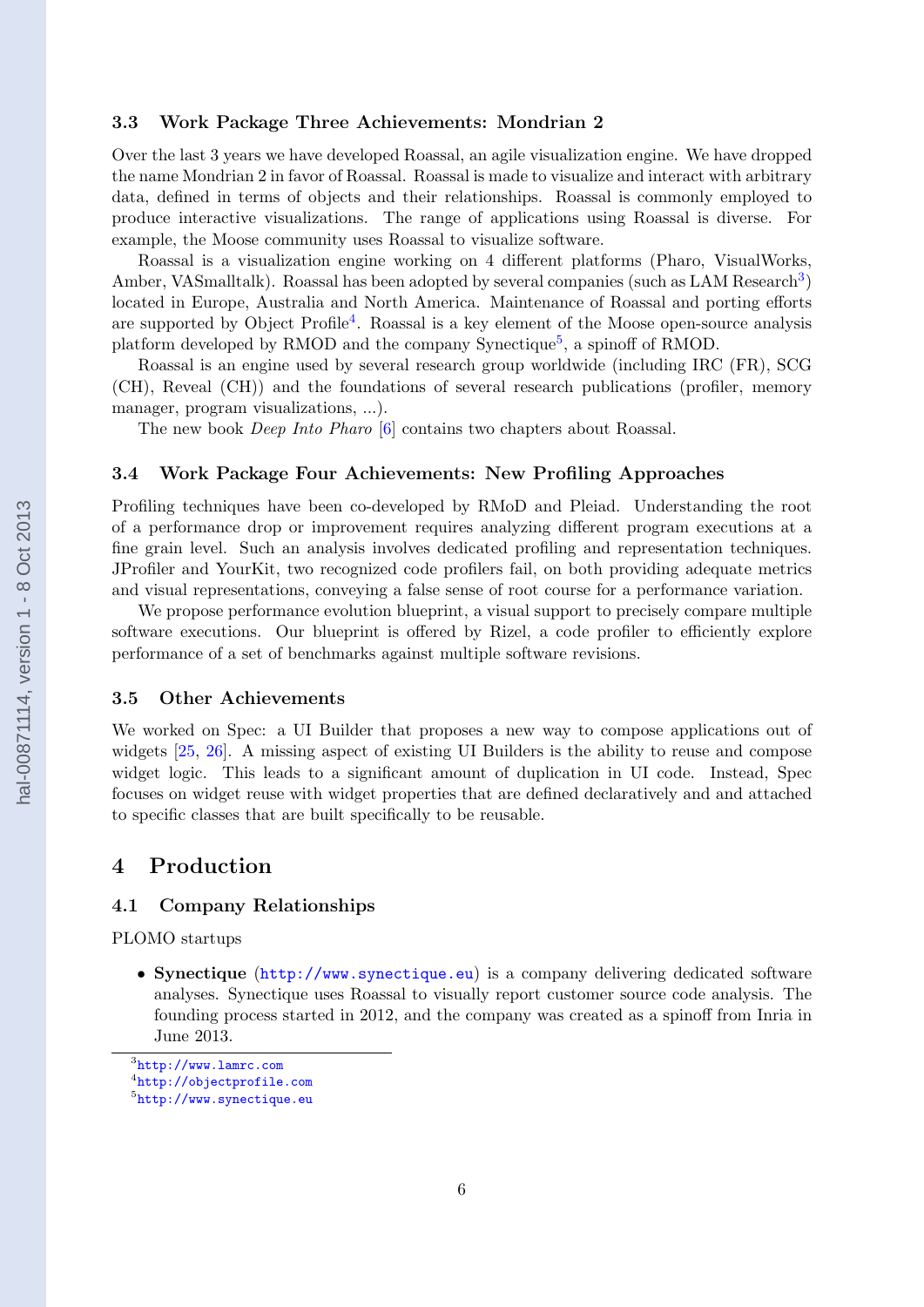• ObjectProfile (<http://objectprofile.com>) was founded in 2011 in Chile. Its business plan is essentially focused on Pharo and Roassal. Object Profile offers support of its products to RMoD and Synectique. A number of features of Roassal have been designed to meet Synectique's requirements (e.g., the navigation and scrolling options).

# 4.2 Software

In addition to OPAL and Roassal, PLOMO members directly worked on Moose and Pharo releases.

### Moose (<http://www.moosetechnology.org>)

We participated to the new release of Moose . The key highlights are:

- Based on Pharo 2.0.
- All built-in visualizations use Roassal.
- Roassal received a significant performance boost and new smart graph layouts like TreeMapLayout or ForceBasedLayout.
- Roassal uses Athens for nice looking vectorial graphics.
- New charting engine based on Roassal: Graph-ET.
- Glamour changed to enable dynamic scripts, while still remaining backward compatible.
- Glamour received a RubricTextPresentation for using the new Rubric text morph.
- Glamour, Roassal, EyeSee, Graph-ET editors are more robust when dealing with errors in scripts.-
- New GTDebugger with dedicated workflows for Announcements, PetitParser and Glamour itself.
- Extended GTInspector for several object types.
- Usable version of GTMetaceller for handling Metacello configurations.
- FAMIX was strengthen to handle functions better in various programming languages.
- New free type fonts and simpler whitespace-loving theme.
- Lower memory footprint for large models.
- Faster MSE import.

### Pharo (<http://pharo.org>)

We participated to the releases of Pharo 1.3, 1.4 and 2.0 and are actively developing Pharo3. The speed of Pharo development is increasing with each version. For Pharo 2.0, a list of changes can be found on the Pharo website<sup>6</sup>. PLOMO members contributed many smaller and larger improvements found while doing the research work described in this report. When visiting,

<sup>6</sup> <http://code.google.com/p/pharo/wiki/ActionsInPharo20>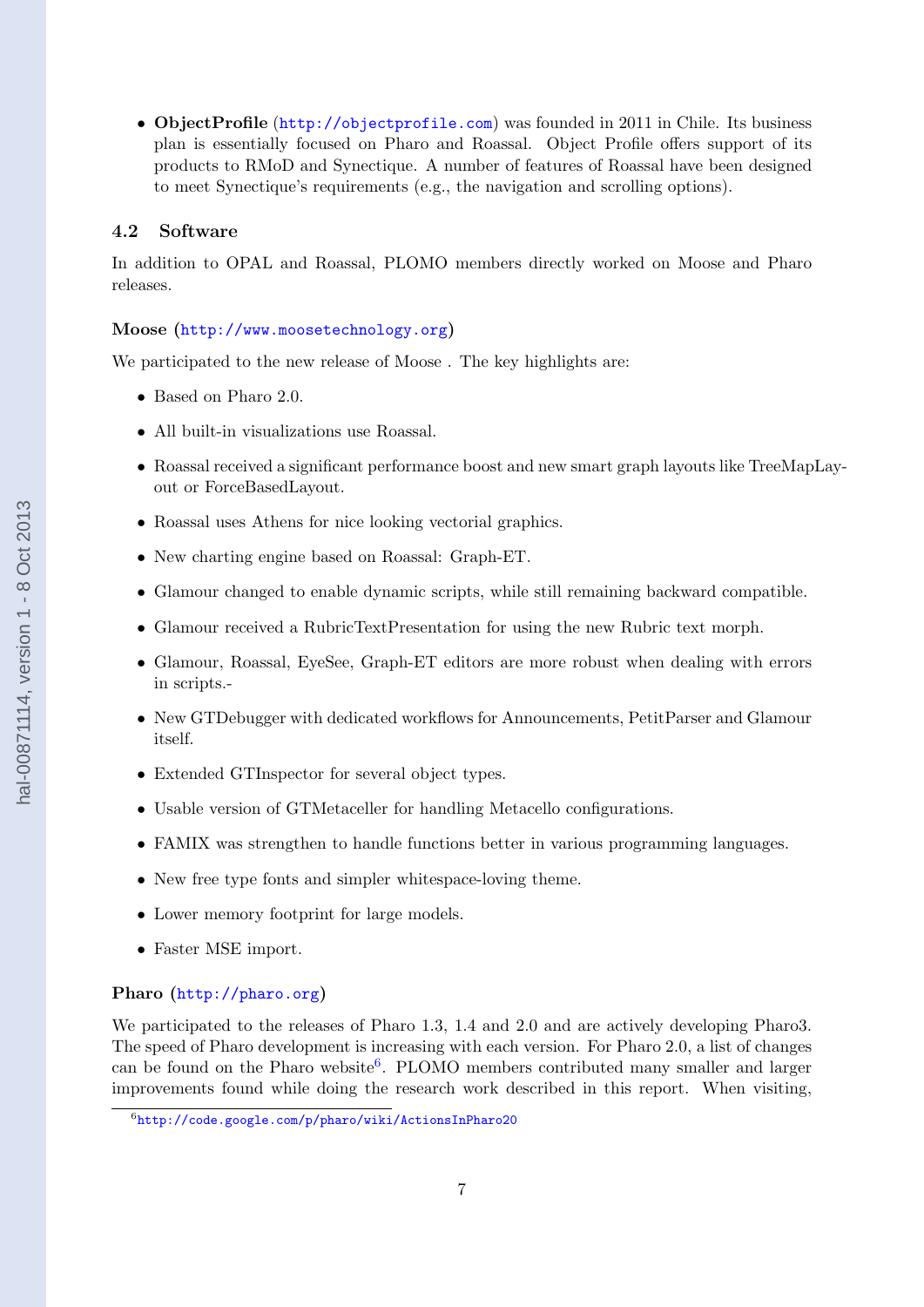PLOMO members take care to organize Pharo Sprints, open meetings focussed on fixing bugs and integrating features.

A small example for how PLOMO directly contributed can be seen with the type system work. While type-checking the code of the Pharo system, a number of problems where detected. Examples where dead code, wrong inheritance relationships between classes and others. All these problems have been fixed in Pharo2.

For Pharo3, PLOMO contributed in a major way: the Opal Compiler replaced the old default compiler infrastructure.

### 4.3 PLOMO Associated publications

### 2011

- [\[11\]](#page-10-0) Stéphane Ducasse, Manuel Oriol, Alexandre Bergel, Challenges to support automated random testing for dynamically typed languages, In Proceedings of the 3rd International Workshop on Smalltalk Technologies (IWST'11), Collocated with ESUG, June 2011. ACM Digital Library <http://dx.doi.org/10.1145/2166929.2166938>
- $[12]$  Johan Fabry, Andy Kellens, and Stéphane Ducasse. AspectMaps: A Scalable Visualization of Join Point Shadows. In Proceedings of 19th IEEE International Conference on Program Comprehension (ICPC2011), pages 121130. IEEE Computer Society Press, Jul 2011 <http://dx.doi.org/10.1109/ICPC.2011.11>

### 2012

- [\[13\]](#page-11-0) Johan Fabry, Andy Kellens, Simon Denier and Stéphane Ducasse. AspectMaps: Extending Moose to Visualize AOP Software, In Elsevier Science of Computer Programming, Special issue on Experimental Software Toolkits, 2012. [http://dx.doi.org/10.1016/j.](http://dx.doi.org/10.1016/j.scico.2012.02.007) [scico.2012.02.007](http://dx.doi.org/10.1016/j.scico.2012.02.007) (in press).
- [\[26\]](#page-11-0) Benjamin Van Ryseghem, Stéphane Ducasse, Johan Fabry, Spec: a Framework for the Specification and Reuse of UIs and their Models In Proceedings of the 4th International Workshop on Smalltalk Technologies (IWST'12), Collocated with ESUG, August 2012. ACM Digital Library <http://dx.doi.org/10.1145/2448963.2448965>
- [\[1\]](#page-10-0) Juan Pablo Sandoval, Tracking Down Software Changes Responsible for Performance Loss, In Proceedings of the 4th International Workshop on Smalltalk Technologies (IWST'12), Collocated with ESUG, August 2012. ACM Digital Library [http://dx.doi.org/10.](http://dx.doi.org/10.1145/2448963.2448966) [1145/2448963.2448966](http://dx.doi.org/10.1145/2448963.2448966)

### 2013

- [\[3\]](#page-10-0) Esteban Allende, Oscar Callau, Johan Fabry, Eric Tanter, and Marcus Denker, Gradual Typing for Smalltalk In Science of Computer Programming, accepted and available online. <http://dx.doi.org/10.1016/j.scico.2013.06.006>
- [\[27\]](#page-12-0) Juan Pablo Sandoval Alcocer, Alexandre Bergel, Stéphane Ducasse, Marcus Denker Performance Evolution Blueprint: Understanding the Impact of Software Evolution on Performance. Accepted at 1st IEEE Working Conference on Software Visualization VIS-SOFT, 2013.
- [\[6\]](#page-10-0) Deep into Pharo, 421 pages, Published by Square Brackets Association <http://deepintopharo.com>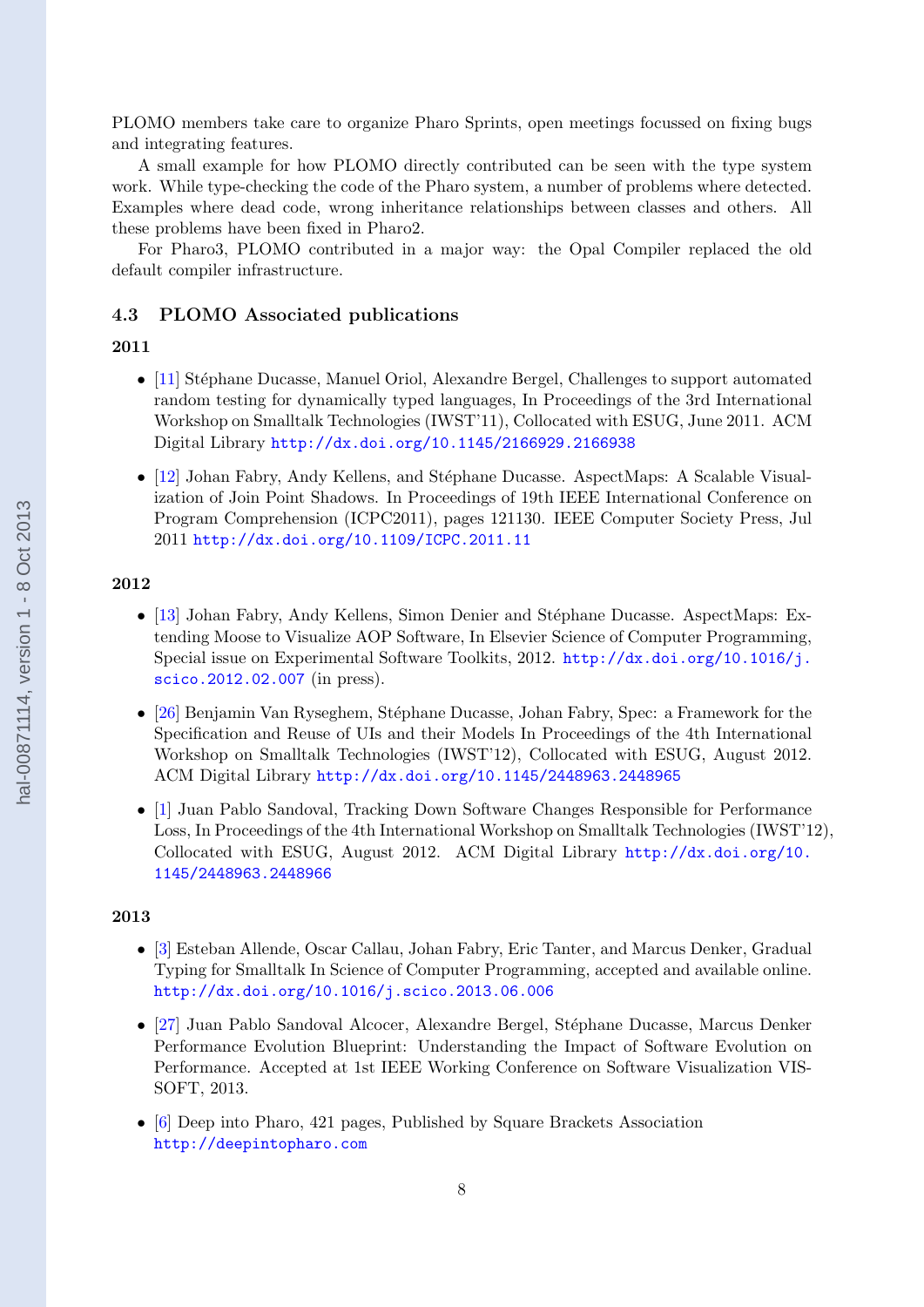- $[19]$  Dehouck Mathieu, Usman Bhatti, Alexandre Bergel and Stéphane Ducasse, Pragmatic Visualizations for Roassal: a Florilegium, in International Workshop on Smalltalk Technologies, 2013.
- [\[9\]](#page-10-0) Martin Dias, Damien Cassou and Stéphane Ducasse, Representing Code History with Development Environment Events, in International Workshop on Smalltalk Technologies, 2013.
- [\[5\]](#page-10-0) Clément Béra and Marcus Denker, Towards a flexible Pharo Compiler, in International Workshop on Smalltalk Technologies, 2013.

### In Preparation and Under Review

- Romain Robbes, Johan Fabry and Marcus Denker, DIE: A Domain Specific Aspect Language for IDE Events, accepted with major revision at Journal of Universal Computer Science.
- Benjamin Van Ryseghem, Stéphane Ducasse, Johan Fabry and Alain Plantec: Seamless reuse of customizable user interfaces with Spec, accepted with minor revisions in Elsevier Science of Computer Programs.
- Romain Robbes, Damien Pollet and Michele Lanza: Improving change prediction by replaying fine-grained development histories, In preparation.

### By member of PLOMO

We list publications that have been done by Members of the PLOMO project on related topics outside of the PLOMO collaboration.

- O. Calláu, R. Robbes, É. Tanter, D. Röthlisberger: How (and Why) Developers Use the Dynamic Features of Programming Languages: The Case of Smalltalk, EMSE, in press, Empirical Software Engineering (Springer)
- $[22]$  R. Robbes, D. Röthlisberger, É. Tanter: Extensions during Software Evolution: Do Objects Meet Their Promise, ECOOP 2012, 26th European Conference on Object-Oriented Programming

# 4.4 PLOMO achievements per year

Now we list the results per year and with different angles.

### 2011

- Roassal is an agile visualization engine. Roassal is used by the RMoD research group and is is primarily developed in Pharo. Roassal is also used by the Moose software analysis platform.
- Enhanced Opal to support type annotations. Opal is developed and maintained by RMoD.
- ObjectProfile (<http://objectprofile.com>) is a new company based in Chile. Its business plan is essentially focused on Pharo and Roassal.
- Released Pharo 1.3 (<http://www.pharo.org>)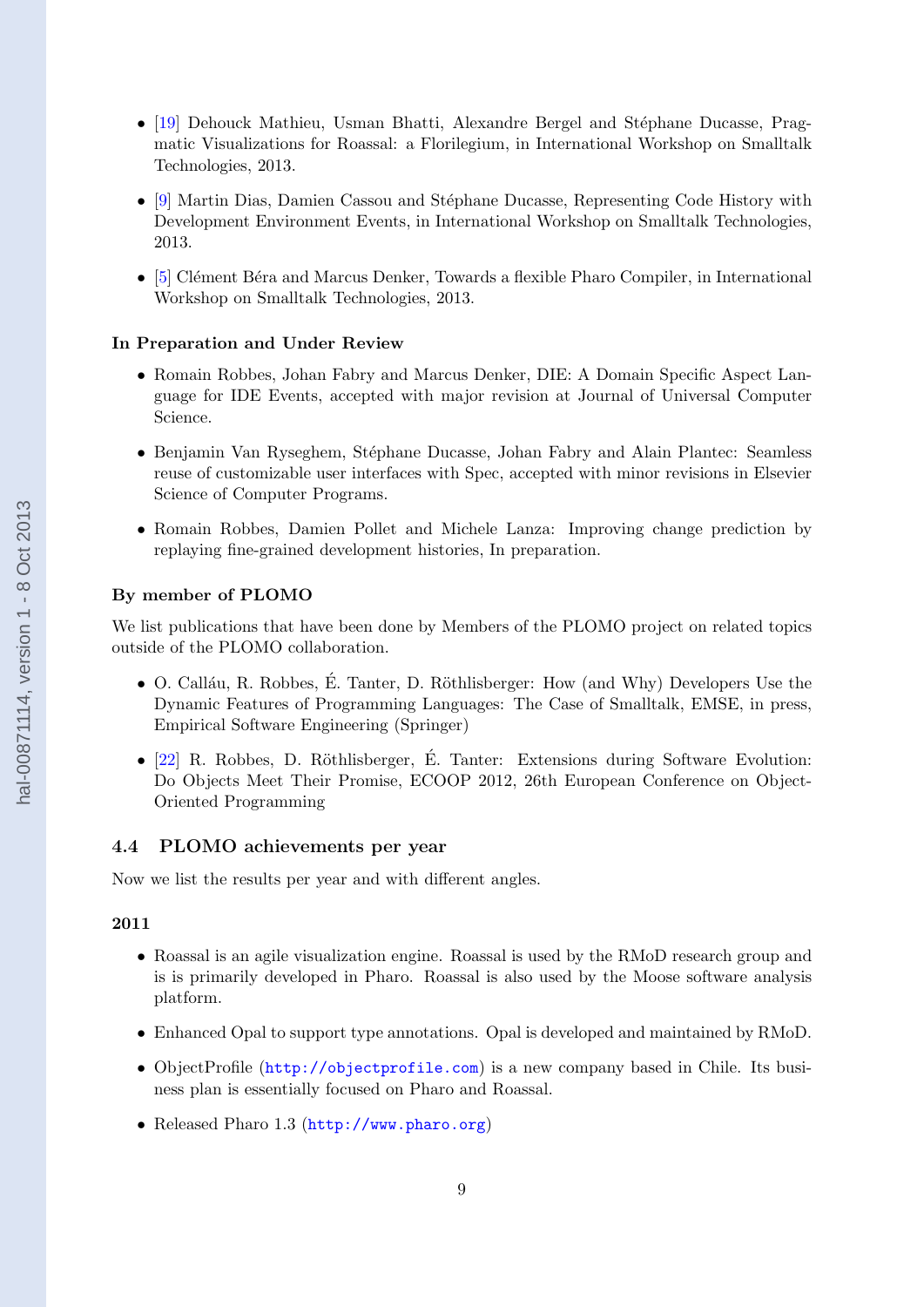### 2012

- Rizel: a performance evolution monitor.
- A book chapter on Roassal in the book Deep into Pharo [\[6\]](#page-10-0)
- Roassal also won the third place award in the ESUG 2012 innovation technology awards.
- Development of Athens the graphic rendering engine developed by RMoD for Pharo. Athens is used by Roassal.
- Starting of the founding process of Synectique, a company based in Lille that offers solutions based on the Moose platform. ObjectProfile offers to Synectique a dedicated support of Roassal.
- Integration of profiling techniques into Jenkins, the continuous integration server used for Pharo. We expect to have a massive amount of profiling information.
- Opal debugging and development continued. The bytecode backend is ready for integration in Pharo 2.0.
- Gradualtalk: a gradually typed Smalltalk, built on Opal, has been implemented. It allows code in Pharo to be gradually and optionally typed.
- The Announcements framework to enable change and event tracking.
- Spec: a Framework for the Specification and Reuse of UIs and their Models. It uses the Announcements framework to enable fine-grained UI refreshes. Roassal makes use of Spec for its component
- Work on the DIE domain-specific language and the definition of IDE plugins using it, as well as work on change prediction models are still ongoing.
- Released Pharo 1.4 (<http://www.pharo.org>)

### 2013

- GradualTalk Paper accepted at Science of Computer Programming [\[3\]](#page-10-0).
- Juan Pablo Sandoval Alcocer, Alexandre Bergel, Stéphane Ducasse, Marcus Denker Performance Evolution Blueprint: Understanding the Impact of Software Evolution on Performance. Proceedings of 1st IEEE Working Conference on Software Visualization VISSOFT, 2013. [\[27\]](#page-12-0)
- The book Deep into Pharo, after 4 years of hard work (<http://deepintopharo.com>) [\[6\]](#page-10-0)
- Work on the DIE domain-specific language and the definition of IDE plugins using it was submitted to a journal and is in a second round of revisions.
- Organization of a coding sprint at Santiago in January 2013 (12 participants)
- Participated to Moose 4.8 release (<http://www.moosetechnology.org>)
- Released Pharo 2.0 (<http://www.pharo.org>)
- Integrated the Opal Compiler in the Pharo3 development branch.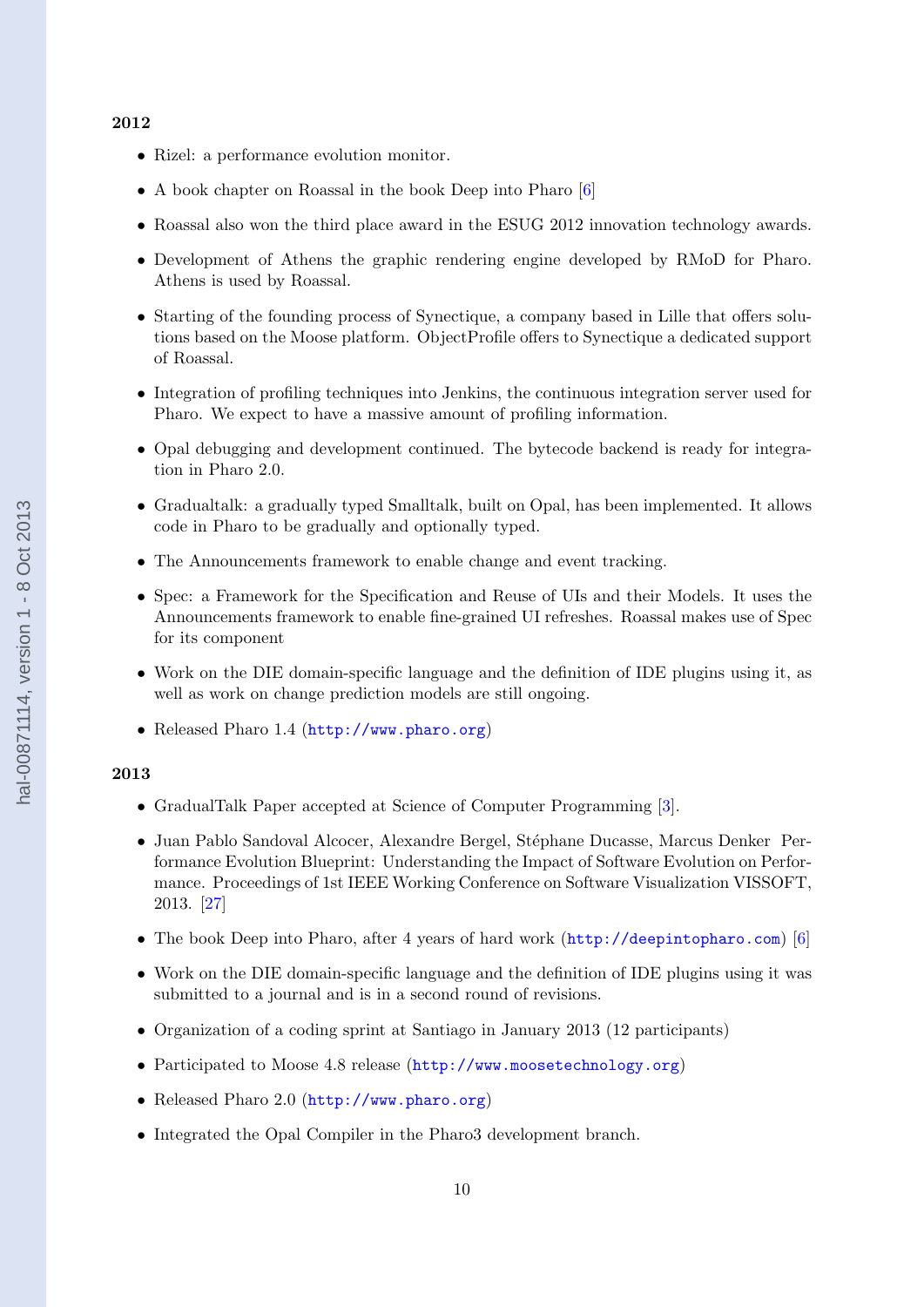# <span id="page-10-0"></span>5 Future of the partnership

We really hope that the team will be prolongated for a second three year period.

The synergy between the two teams is working really well - in terms of exchanges, results and future collaborations.

# References

- [1] Juan Pablo Sandoval Alcocer. Tracking down software changes responsible for performance loss. In Proceedings of the International Workshop on Smalltalk Technologies, IWST '12, pages 3:1–3:7, New York, NY, USA, 2012. ACM.
- [2] Julio Ariel Hurtado Alegría, Alejandro Lagos, Alexandre Bergel, and María Cecilia Bastarrica. Software process model blueprints. In Proceedings of the International Conferences on Software Processes (ICSP'10). LNCS Springer Verlag, July 2010. to appear.
- [3] Esteban Allende, Oscar Callau, Johan Fabry, Eric Tanter, and Marcus Denker. Gradual typing for smalltalk. Science of Computer Programming, 2013.
- [4] Jean-Baptiste Arnaud, Marcus Denker, Stéphane Ducasse, Damien Pollet, Alexandre Bergel, and Mathieu Suen. Read-only execution for dynamic languages. In Proceedings of the 48th International Conference Objects, Models, Components, Patterns (TOOLS'10), Malaga, Spain, June 2010.
- [5] Clément Béra and Marcus Denker. Towards a flexible pharo compiler. In *International* Workshop on Smalltalk Technologies 2013, 2013.
- [6] Alexandre Bergel, Damien Cassou, Stéphane Ducasse, and Jannik Laval. Deep Into Pharo. Square Bracket Associates, 2013.
- [7] Marcus Denker, Stéphane Ducasse, and Éric Tanter. Runtime bytecode transformation for Smalltalk. Journal of Computer Languages, Systems and Structures, 32(2-3):125–139, July 2006.
- [8] Marcus Denker, Mathieu Suen, and Stéphane Ducasse. The meta in meta-object architectures. In Proceedings of TOOLS EUROPE 2008, volume 11 of LNBIP, pages 218–237. Springer-Verlag, 2008.
- [9] Martín Dias, Damien Cassou, and Stéphane Ducasse. Representing code history with development environment events. In International Workshop on Smalltalk Technologies 2013, 2013.
- [10] Rémi Douence, Pascal Fradet, and Mario Südholt. A framework for the detection and resolution of aspect interactions. In GPCE'02: Proceedings of the 1st International Conference on Generative Programming and Component Engineering, pages 173–188. Springer-Verlag, 2002.
- [11] Stéphane Ducasse, Manuel Oriol, and Alexandre Bergel. Challenges to support automated random testing for dynamically typed languages. In *Proceedings of ESUG International* Workshop on Smalltalk Technologies (IWST 2011), Edinburgh, Scotland, 2011.
- [12] Johan Fabry, Andy Kellens, Simon Denier, and St´ephane Ducasse. AspectMaps: A scalable visualization of join point shadows. In Proceedings of the 19th International Conference on Program Comprehension, ICPC'11, pages 121–130. IEEE Computer Society Press, 2011.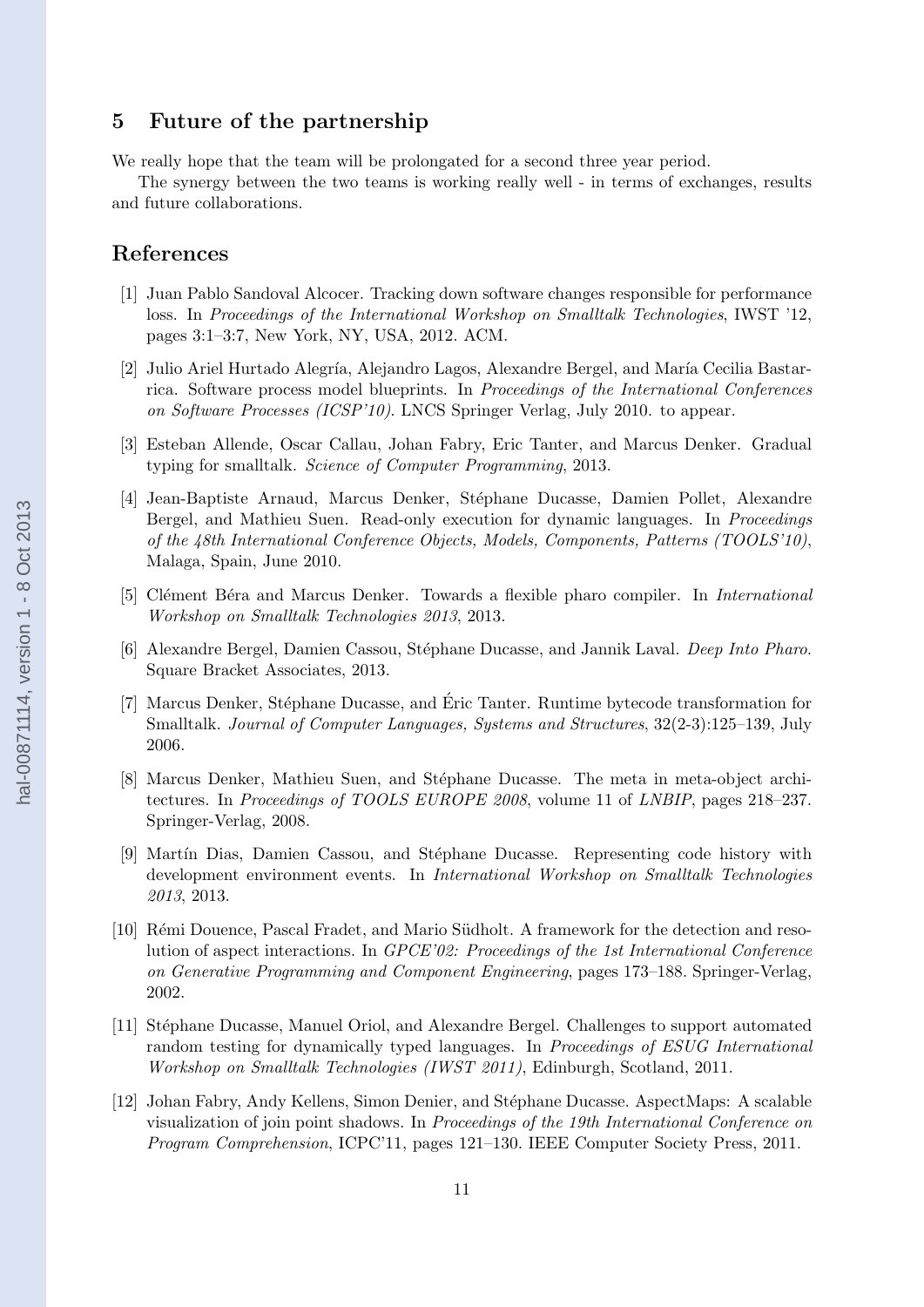- <span id="page-11-0"></span>[13] Johan Fabry, Andy Kellens, Simon Denier, and Stéphane Ducasse. Aspectmaps: Extending moose to visualize aop software. Science of Computer Programming, 2012. to appear.
- [14] Mik Kersten and Gail C. Murphy. Using task context to improve programmer productivity. In SIGSOFT '06/FSE-14: Proceedings of the 14th ACM SIGSOFT international symposium on Foundations of software engineering, pages 1–11, New York, NY, USA, 2006. ACM Press.
- [15] Gregor Kiczales, Jim des Rivières, and Daniel G. Bobrow. The Art of the Metaobject Protocol. MIT Press, 1991.
- [16] Gregor Kiczales, John Lamping, Anurag Mendhekar, Chris Maeda, Cristina Lopes, Jean-Marc Loingtier, and John Irwin. Aspect-Oriented Programming. In Mehmet Aksit and Satoshi Matsuoka, editors, Proceedings ECOOP '97, volume 1241 of LNCS, pages 220–242, Jyvaskyla, Finland, June 1997. Springer-Verlag.
- [17] Jannik Laval, Alexandre Bergel, and Stéphane Ducasse. Matrice de dépendances enrichie. In Proceedings of Languages et Modèles à Objets (LMO 2009), Nancy, France, 2009.
- [18] Mariano Martinez Peck, Noury Bouragadi, Marcus Denker, Stéphane Ducasse, and Luc Fabresse. Efficient proxies in Smalltalk. In Proceedings of ESUG International Workshop on Smalltalk Technologies (IWST'11), Edinburgh, Scotland, 2011.
- [19] Dehouck Mathieu, Usman Bhatti, Alexandre Bergel, and Stéphane Ducasse. Pragmatic visualizations for roassal: a florilegium. In International Workshop on Smalltalk Technologies, 2013.
- [20] Sébastien Mosser, Alexandre Bergel, and Mireille Blay-Fornarino. Visualizing and assessing a compositional approach of business process design. In Proceedings of 9th International Conference on Software Composition (SC'10). LNCS Springer Verlag, July 2010. to appear.
- [21] Lukas Renggli, Stéphane Ducasse, Tudor Gîrba, and Oscar Nierstrasz. Practical dynamic grammars for dynamic languages. In  $4th$  Workshop on Dynamic Languages and Applications (DYLA 2010), Malaga, Spain, June 2010.
- [22] Romain Robbes, David Röthlisberger, and Éric Tanter. Extensions during software evolution: do objects meet their promise? In Proceedings of the 26th European conference on Object-Oriented Programming, ECOOP'12, pages 28–52, Berlin, Heidelberg, 2012. Springer-Verlag.
- [23] Don Roberts, John Brant, Ralph E. Johnson, and Bill Opdyke. An automated refactoring tool. In Proceedings of ICAST '96, Chicago, IL, April 1996.
- [24] David Röthlisberger, Marcus Denker, and Éric Tanter. Unanticipated partial behavioral reflection: Adapting applications at runtime. Journal of Computer Languages, Systems and Structures, 34(2-3):46–65, July 2008.
- [25] Benjamin Van Ryseghem. Spec technical report. Technical report, INRIA Lille Nord Europe, 2012.
- [26] Benjamin Van Ryseghem, Stéphane Ducasse, and Johan Fabry. Spec, a framework for the specification and reuse of uis and their models. In Proceedings of ESUG International Workshop on Smalltalk Technologies (IWST 2012), IWST '12, pages 2:1–2:14, Gent, Belgium, 2012. ACM.